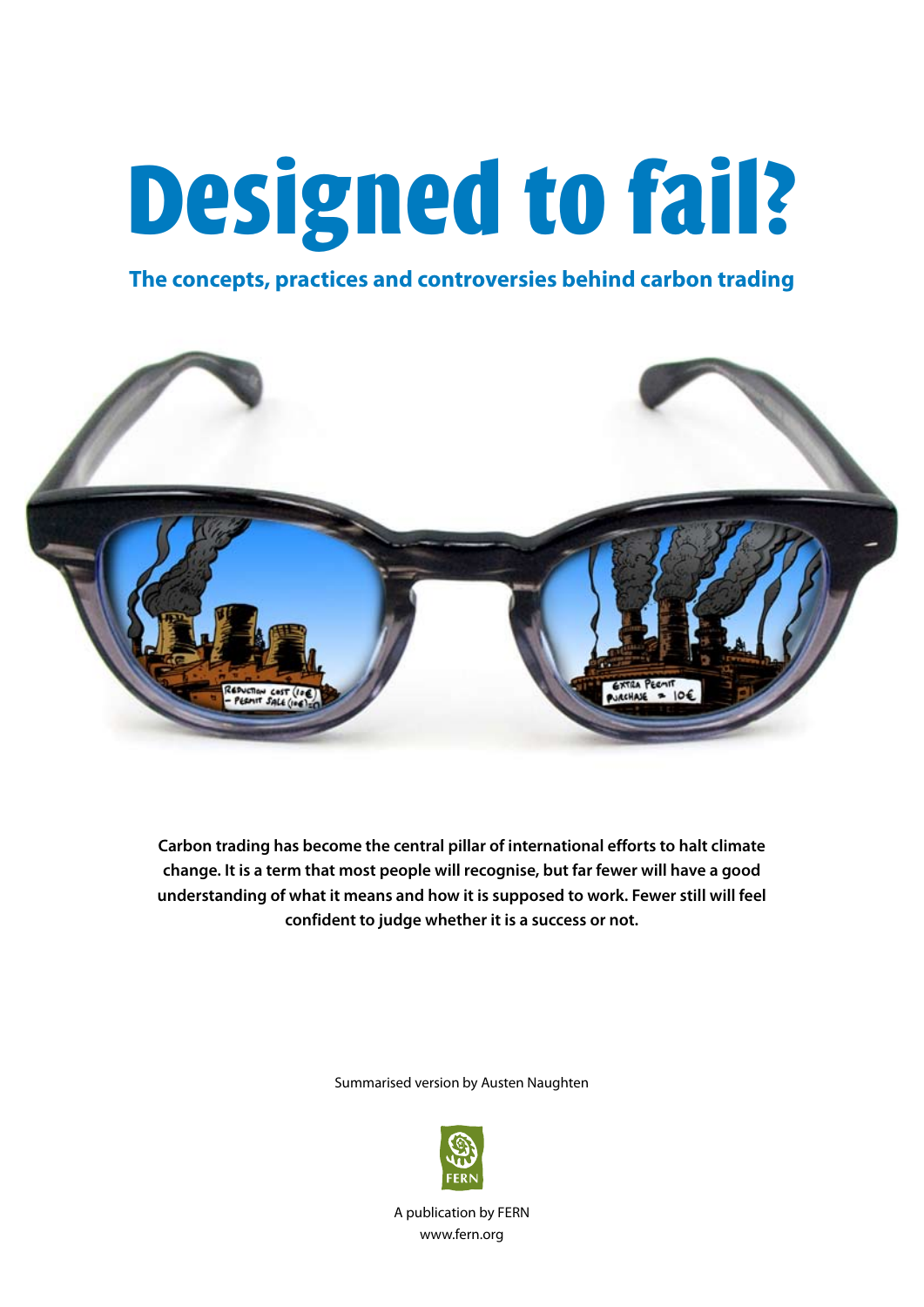# **Contents**

FERN has published an accessible introduction to carbon trading: *Trading carbon: how it works and why it is controversial.*1 This briefing paper provides a synopsis of the key points of that book. We would encourage readers to refer to the full version for references, more detailed explanations, examples and evidence.<sup>2</sup>



| <b>Introduction</b>                                                                                                                     | 3        |
|-----------------------------------------------------------------------------------------------------------------------------------------|----------|
| A brief history of carbon trading                                                                                                       | 4        |
| Carbon trading – the model<br>A simplified example of 'cap and trade' theory                                                            | 4<br>5   |
| <b>Offset credits</b>                                                                                                                   | 7        |
| The maturing carbon market<br>Different types of market transactions                                                                    | 8<br>9   |
| Why carbon trading does not work and cannot<br>be made to work<br>How additionality miscalculations lead to an increase<br>in emissions | 11<br>13 |
| Conclusion                                                                                                                              | 19       |



**FERN office UK,** 1C Fosseway Business Centre, Stratford Road, Moreton in Marsh, GL56 9NQ, UK **FERN office Brussels,** Rue d'Edimbourg, 26, 1050 Bruxelles, Belgium

**www.fern.org**

- 1 Kill, Ozinga, Pavett and Wainwright: Trading Carbon: How it works and why it is controversial, FERN, UK, 2010. www.fern.org/tradingcarbon
- 2 For further reading, see also: Lohman (Ed.): Carbon Trading. A critical Conversation about Climate Change, Privatisation. [http://www.thecornerhouse.org.uk/resource/](http://www.thecornerhouse.org.uk/resource/carbon-trading-0) [carbon-trading-0](http://www.thecornerhouse.org.uk/resource/carbon-trading-0) ; Gilbertson & Reyes: Carbon Trading. How it works and why it fails. www.carbontradewatch.org ; Docena: The CDM in the Philippines: Rewarding Polluters. http://focusweb.org/philippines/content/view/334/7/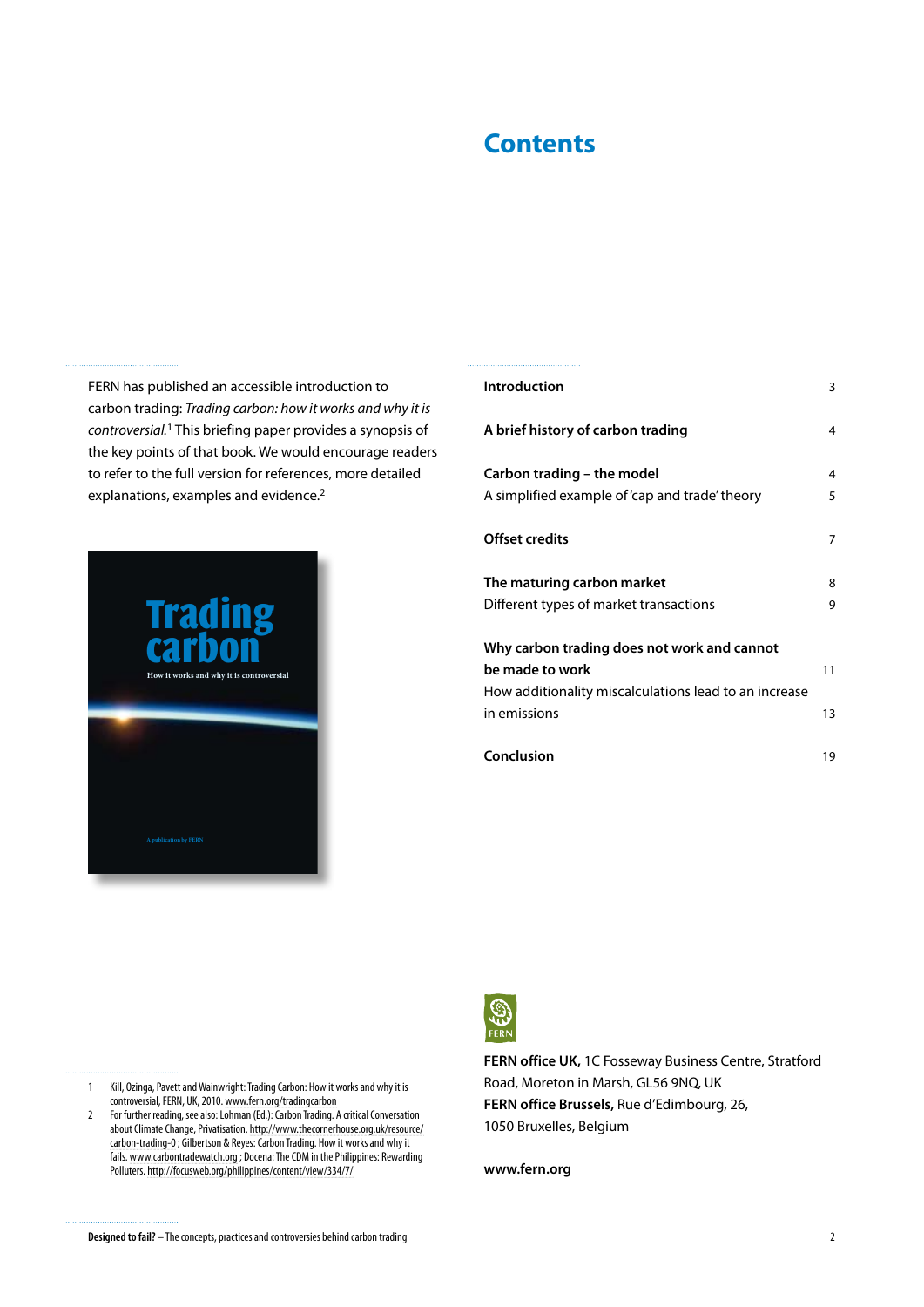# <span id="page-2-0"></span>**Introduction**

We are engaging the world in a vast, unprecedented experiment. By burning fossil fuels at industrial scales over the past 150 years, we have changed and are set to continue changing the composition of the atmosphere, transforming huge quantities of stored fossil carbon into carbon dioxide  $(CO<sub>2</sub>)$ , a greenhouse gas which absorbs and retains the sun's heat. The outcome of this experiment will be an increase in global average temperature, with a potentially irreversible impact on our climate and environment. Climatologists warn that unless we massively reduce our use of fossil fuels, starting immediately, these changes are likely to be catastrophic, posing a serious threat to the viability of human societies as we know them today.

The view of many scientists is that to avert the worst of this predicted climate change, global greenhouse gas emissions would have to peak by 2015 and then sharply decrease, so that they are reduced by 85 per cent by 2050. The aim policy makers at the UN climate negotiations have adopted is to try to stabilise carbon in the atmosphere at 450 parts-per-million (ppm)  $CO<sub>2</sub>e<sup>3</sup>$  The figure is considered inadequate by many, who push for a maximum of 350 ppm, despite 2009 concentrations being around 385 ppm.<sup>4</sup> Scientists believe that stabilising  $CO<sub>2</sub>e$  at 450 ppm will give the world only a 50 per cent chance of keeping the global average temperature rise below 2°C.<sup>5</sup> Beyond this figure, global warming is likely to create a 'feedback effect' whereby increased temperatures lead to increased carbon emissions, which in turn increase temperatures. This is known as 'runaway climate change'.

3 The Kyoto Protocol covers six GHGs which affect the climate in different ways, to different degrees and for different time periods. In order that permits for each can all be traded on the same market, a 'carbon dioxide equivalent',  $CO<sub>2</sub>e$ , is calculated for each. The six gases are  $CO_2$ , CH<sub>4</sub>, N<sub>2</sub>O, hydrofluorocarbons, perfluorocarbons, and SF<sub>6</sub>.

http://cdiac.ornl.gov/pns/current\_ghg.html

To stabilise  $CO<sub>2</sub>e$  even at 450 ppm will require a seismic change in our economies: a paradigm shift in how we consume energy; where we source it; and how we price it. It will inevitably require a massive investment in new technologies and infrastructure. Some existing economic activities will be disrupted, perhaps even becoming unviable. There will inevitably be enormous costs and, as the much-cited Stern report points out, "delay would be dangerous and much more costly."6 The costliest decision is to do nothing.

Faced with such stark warnings, the governments of the world have negotiated a series of treaties, starting with the UN Framework Convention on Climate Change and the Kyoto Protocol, intended to initially halt the growth in  $CO<sub>2</sub>e$  emissions, with the hope of eventually reducing and replacing our economies' reliance on fossil fuels before it is too late. From the many different approaches proposed, a free-trade, market-based system called 'cap and trade', more commonly known as *carbon trading***,** became the central policy pillar to incentivise emission reductions.

This shortened version of Trading Carbon explains the mechanisms behind carbon trading and why they cannot work to deliver, or even trigger, the structural changes needed to wean our economies off fossil fuels, in the necessary timeframe.

<sup>5</sup> Dr Paul Baer with Dr Michael Mastrandrea: High Stakes Designing emissions pathways to reduce the risk of dangerous climate change

<sup>6</sup> For every year the world delays reducing emissions significantly, the International Energy Agency says, the cost of keeping greenhouse gas concentrations in the atmosphere to 450 ppm rises from its original estimate of \$10,500 bn by another \$500bn. IEA World Energy Outlook 2009.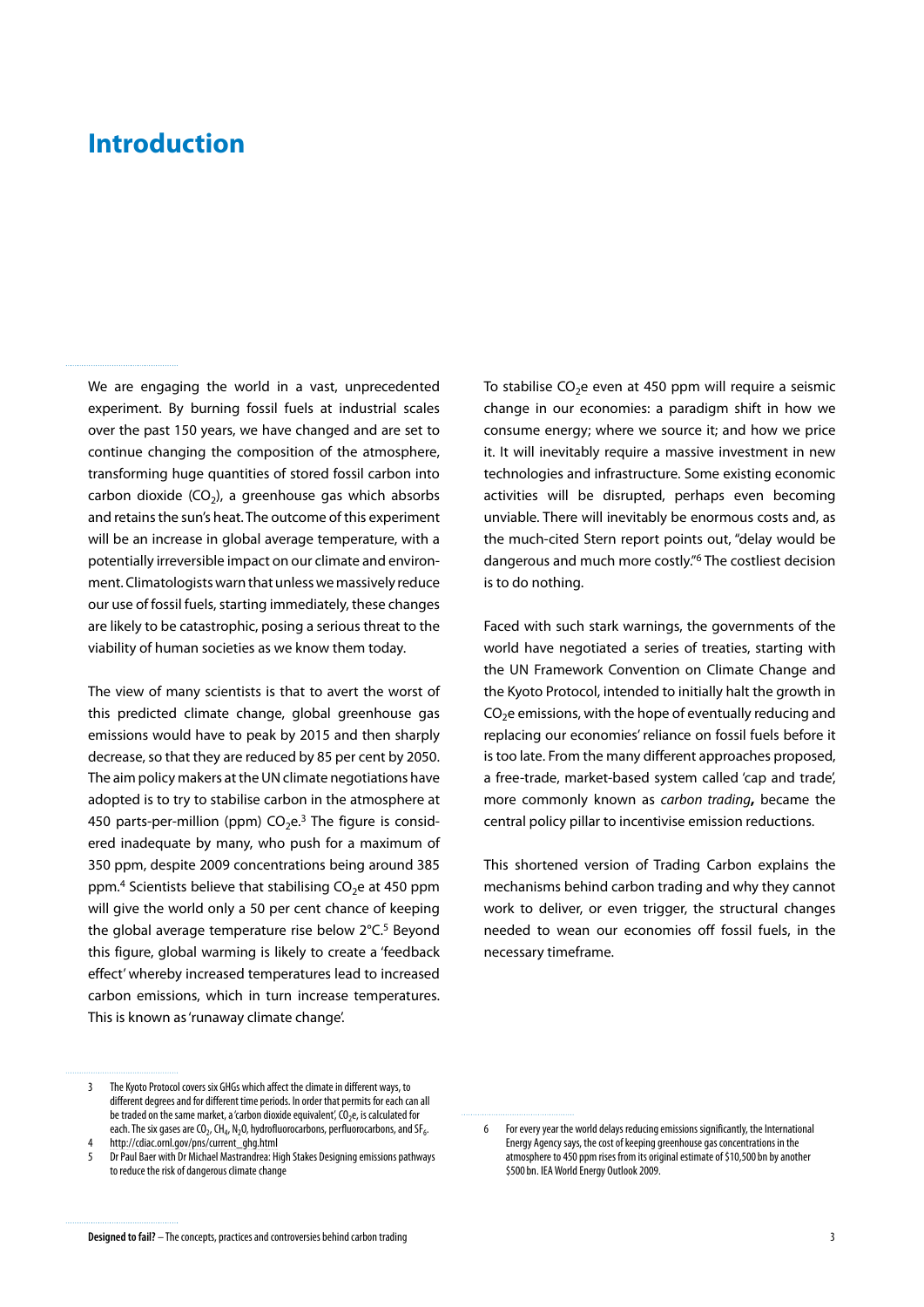# <span id="page-3-0"></span>**A brief history of carbon trading**

# **Carbon trading - the model**

Carbon trading has its origins in economic theories, first formulated in the 1960s, that seek to attach a production cost to pollution. The theory held that if pollution had a price, market forces would eventually deter businesses from polluting the environment because it would become less cost effective for them to do so.

In the 1990s, emissions trading went from economic theory to practice, with the controversial sulphur trading scheme, which saw the USA using a trading approach while other countries simply brought in anti-pollution regulation. It was the USA who pushed for carbon trading to be a key element of United Nations discussions about how to deal with climate change and, although the USA never ratified the Kyoto Protocol, carbon trading became the central pillar of international climate policy.

Between then and the first years of the new millennium, the idea of carbon trading caught on in boardrooms, banks, governments, and some NGOs. In climate discussions it was seen as a cost-effective way to meet carbonemission quotas; less likely to cause disruption to or face opposition from industry than carbon taxes, and thus necessary to ensure 'buy in' to the climate change agenda; a more sophisticated mechanism than a simple carbon tax or a regulation; and an incentive to investment in renewable technologies.

Defenders of the carbon-trading system will often accept that it has problems, but say that such a new market must be given time to mature, and problems will be ironed out in due course.

Put simply, carbon trading is the process of buying and selling permissions to pollute. In current schemes, these permissions take two forms: *permits* and *credits*. We will address each of these in turn.

The model used in all current carbon trading schemes is called 'cap and trade'. In a 'cap and trade' scheme, a government or intergovernmental body sets an overall legal limit on emissions (the cap) over a specific period of time, and grants a fixed number of permits to those releasing the emissions. A polluter must hold enough permits to cover the emissions it releases. Each permit in the existing carbon trading schemes is considered equivalent to one tonne of carbon dioxide equivalent ( $CO<sub>2</sub>e$ ). In the theoretical model, (but rarely in practice) permits are to be sold – usually by auction – so that from the outset, polluters are forced to put a price on their emissions, and are incentivised to reduce to a bare minimum the permits they seek.

If one polluter does not use all its permits, it can trade them with another that has already used up all its permits and needs more to continue emitting beyond its legal limit. The theory holds that polluters are punished because they have to pay for more permits, and those who invest in more efficient energy consumption are rewarded financially, because they can sell their spare permits. The economy at large benefits because the energy savings are not made industry-by-industry, but where they cost least. The environment benefits because the overall level of emissions is reduced.

In any discussion of carbon trading, it is important to remember that **it is only the cap that leads to emission reductions.** The trading and associated offsetting only exist to make compliance with the cap less costly (often only in the short-term) for those participating.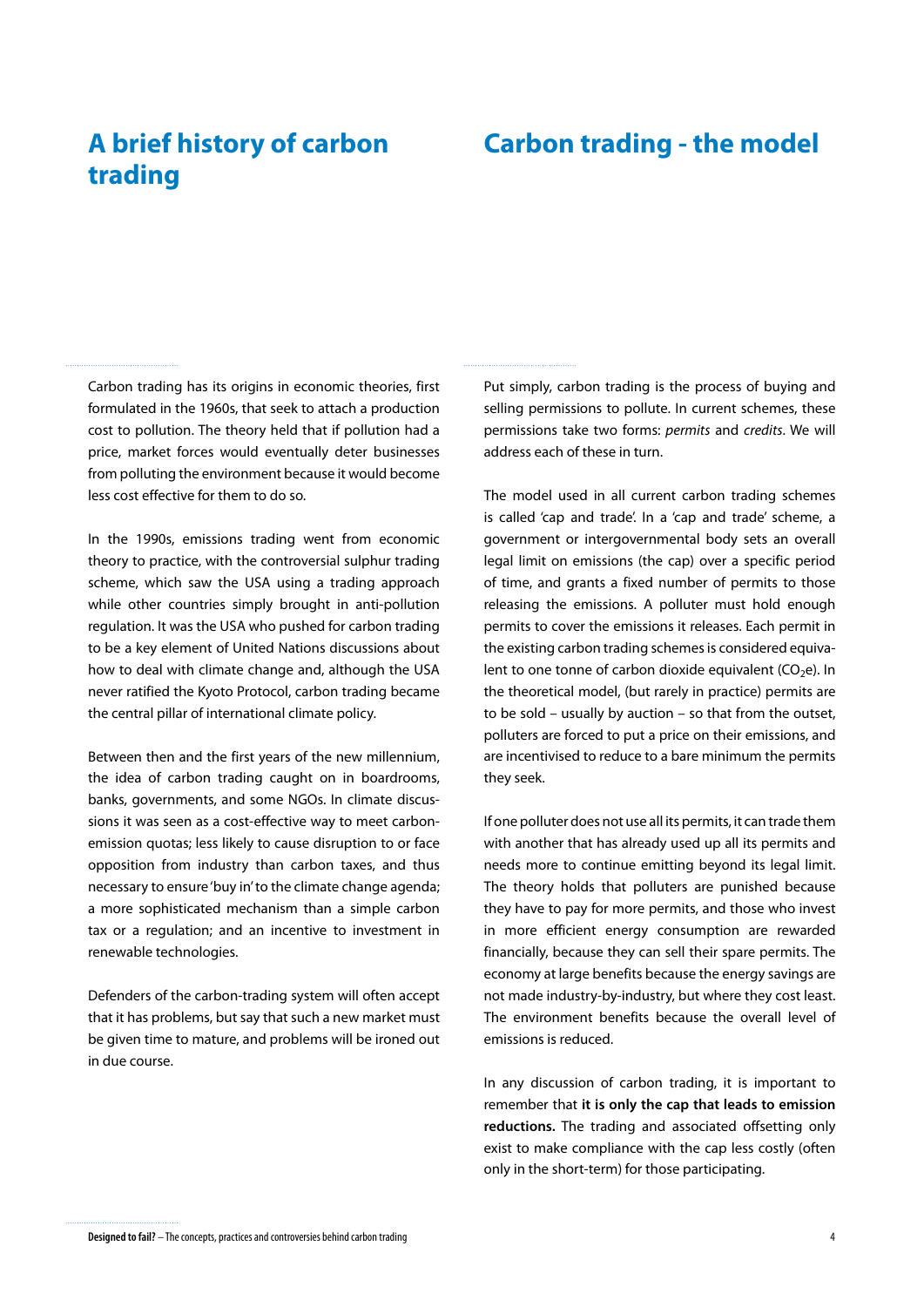## <span id="page-4-0"></span>**A simplified example of 'cap and trade' theory**

**Company A and Company B emit three units of carbon, each.**





**Regulation caps their emissions at two units each**

**Company A finds a way of reducing emissions at a cost of five Euros per unit. Company B finds it far more expensive to reduce their emissions, at 11 Euros per unit.**





**If company A and B independently reduce their emissions by one unit, the total cost is 16 Euros. But if company A reduces its emissions by two units and sells the spare permit to company B for ten Euros, everyone is a winner.** 

**Company A spends 2x5=10 Euros reducing its emissions, but recoups all that money through the permit sale. Company B has reduced the cost of complying with the cap to ten Euros, so saving one Euro.** 





**Total emissions have still been reduced by two units. And the total extra cost of meeting the cap is ten Euros – a saving of six Euros.**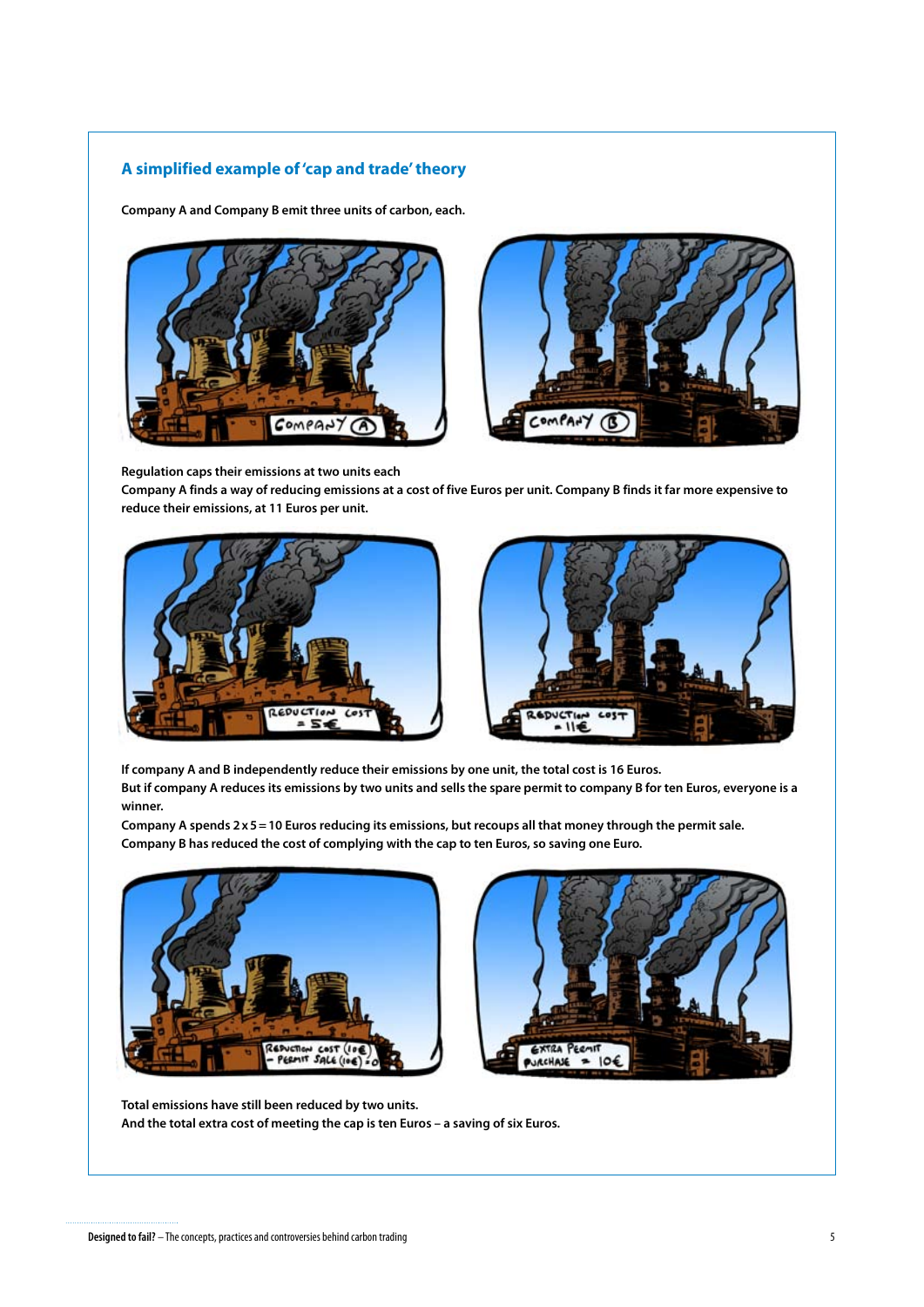The two key carbon trading schemes in operation to date are the Kyoto Protocol and the European Union Emission Trading Scheme (EU ETS). The Kyoto Protocol sets emission caps for each of the industrialised countries, covering six greenhouse gases, but did not set limits for developing countries with the argument that the main responsibility for initial reductions lies with the historically large polluters – the industrialised countries. Under the EU ETS, each EU Member State passes on a portion of the permits granted under the Kyoto Protocol to its major polluting industries. Other, smaller regional trading schemes are in existence, or proposed.

#### **Setting the Cap**

Under the Kyoto Protocol, a cap was set at 95 per cent of industrialised countries' 1990 carbon emission levels. There was intense lobbying by countries to maximise their allowances and some countries received allowances greater than their actual use, because historically their emissions had been higher, or because they argued they were less industrialised than others or that capping their industries at current levels gave them an unfair disadvantage.

#### **Pricing the permits**

'Cap and trade' theory usually assumes that permits will be auctioned: that industries will bid for the permission to pollute, and that the price of each tonne of  $CO<sub>2</sub>e$  will therefore be set by demand. However, in practice, all existing 'cap and trade' schemes have initially distributed permits free of charge, on a company-by-company (or, in the case of the Kyoto Protocol, country-by-country) basis, based on what they claim to be their existing levels of pollution. This policy is known as *grandfathering*.

#### **Monitoring and enforcement**

Once a cap is set and permits have been allocated,

emissions must be measured to ensure the cap is being complied with. Financial and other penalties exist for enterprises or countries that exceed their limits.

Emissions can be measured directly (as they are released), or measured by proxy (using conversion factors rather than direct measurement). While technology exists for direct measurement of some greenhouse gases, it is considered too expensive for widespread application, and so all current carbon trading schemes rely on measuring  $CO<sub>2</sub>$  emissions by proxy. In the case of calculation by proxy, only approximations are produced, with errors far greater than with direct measurement.

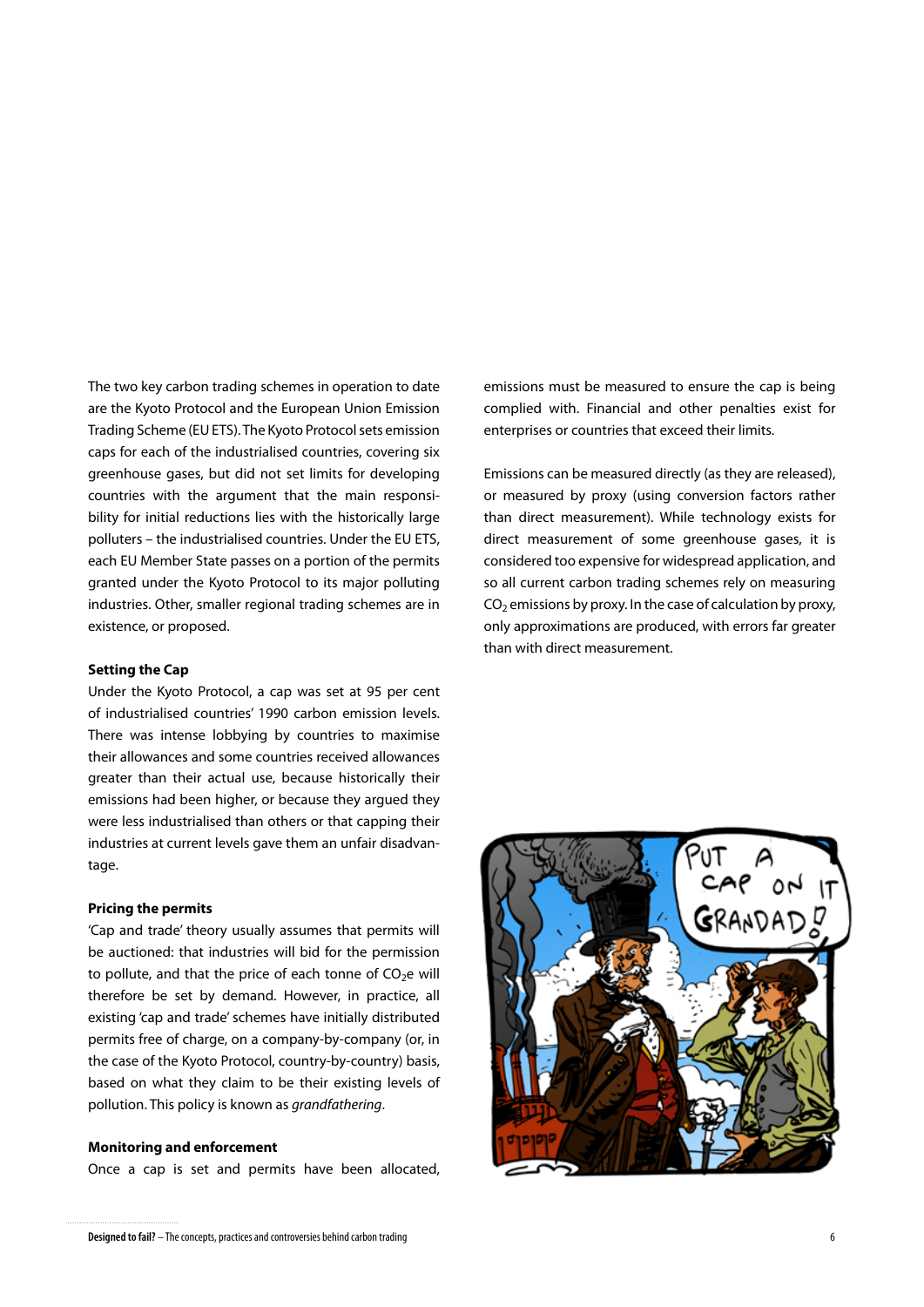# <span id="page-6-0"></span>**Offset credits**

#### **What are offset credits?**

Every current and planned carbon 'cap and trade' scheme involves *offset credits* in one form or another. Credits are a supplementary source of permissions to pollute that can be bought in from countries or industries outside the cap, usually in the developing world. Their purchase allows the emitter to exceed the emissions cap by paying someone else somewhere else to reduce their emissions instead. It is important to remember: **offsets do not reduce emissions, they merely replace them.**

Offsetting is based on the assumption that it does not matter how or where emissions are reduced. Emissions can be reduced where costs are cheapest – generally the global South – while allowing emissions to continue in the capped country – generally the industrialised North – with least disruption to existing methods of production and at the lowest costs to those covered by the cap.

In short, companies and governments pay someone else to try to make reductions, somewhere else, because it's cheaper (financially and/or politically) in the short-term than doing it themselves.

Advocates of the offset system point to the many worldwide carbon-reduction projects that are funded by the system; the savings to industry (and thus consumers and society at large); the flow of money from North to South; the export of new technologies to developing economies; and how innovation in low carbon technologies has been incentivised. FERN believes that these claimed benefits very rarely exist in reality, and are heavily outweighed by the significant, systemic failure of offsetting to reduce emissions at all, which we discuss in the last section of this paper.

**The often quoted figure for the size of the carbon market is US\$144 billion. However, this figure is not the amount that goes to projects or transformation of the EU energy infrastructure, it is the size including all primary and secondary trading. The figures that show the revenue (not profit) that goes to the project developers are US\$2,678 million for the primary CDM, US\$338 million for the voluntary market and US\$354 million for Joint Implementation (JI). Even within these figures, the voluntary market's US\$338 million may include some secondary trading. In other words, of the US\$144 billion carbon market, only US\$3,370 million goes to project developers and only a fraction of that will go to communities who host projects.** 



#### **The size of the offset credit markets**

The offset credit market is split between the *compliance market* – serving end-users who have to comply with 'cap and trade' regulations, and the *voluntary market*, serving end users who have voluntarily chosen, for ethical or public relations reasons, to seek to offset their carbon footprint.

The compliance market is subdivided into the Clean Development Mechanism (CDM), where projects take place in the developing world (in countries that don't have a cap under the Kyoto Protocol), and the Joint Implementation (JI) market, which covers projects in the developed world (in countries that do have a cap under the Kyoto Protocol).

and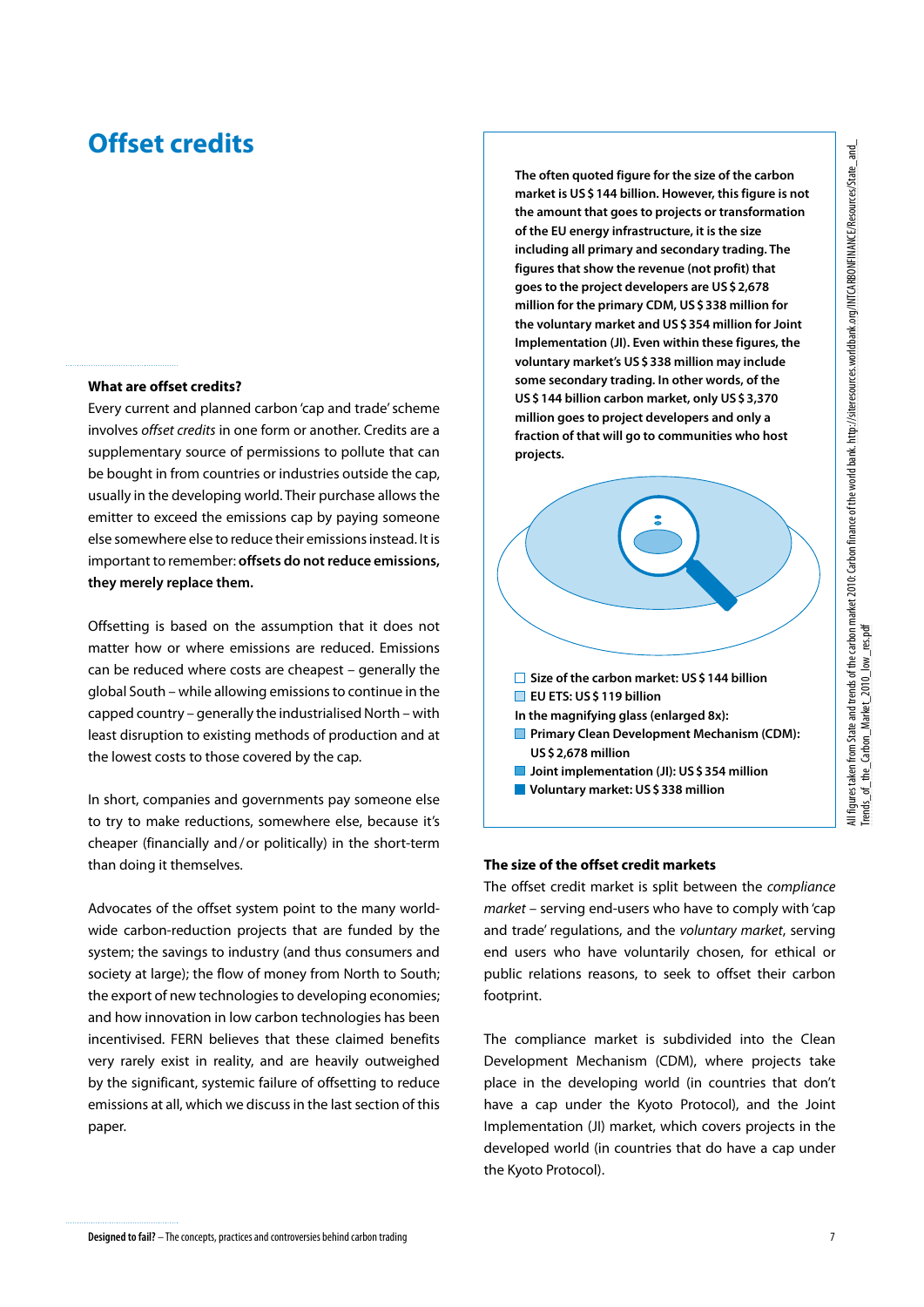# **The maturing carbon market**

#### <span id="page-7-0"></span>**The offset credit approval process**

Before a carbon offset project can sell its credits, it has to pass through a series of stages to establish how many offset credits it has earned. In the CDM market (the largest offset credit market) the process works like this:

• The owner of the project produces a Project Design Document (PDD) to show how emissions will be reduced, and by how much. PDDs are highly technical documents and are usually sub-contracted to specialist project design consultants. The PDD includes a hypothetical *baseline* (how many emissions would have occurred if this project *didn't* go ahead) and calculates the supposed carbon savings by comparing the hypothetical baseline emissions with the predicted emissions from the completed project;

Once the PDD is submitted, it goes through a complex and lengthy process of consultation, validation, approval, registration and verification involving several consultancies and auditing firms, before the credits are awarded;

The project sells these offset credits into the carbon market. In practice, the credits are often sold at a reduced price long in advance of project approval. The reduction in price reflects the risk that some or all of the project's credits may not be awarded.

Similar processes are in place for projects in the JI and voluntary offset markets, though the voluntary market has less extensive processes and is widely regarded as less than transparent and has acquired the reputation of being the playground for 'carbon cowboys'.

Many people still think of carbon trading as a simple process whereby offset providers with credits to sell, or companies with too many/few permits, trade with each other directly. However, the carbon market has deepened or matured (to use the language of traders) significantly over the years, adding a wide variety of buyers and sellers to the original market participants and introducing a broad range of increasingly complex financial products. The size of the carbon market is, to a large extent, now determined by the amount of trading (both for hedging and speculation) in these complex financial products, rather than by the simple transactions described above. Financial speculation – rather than the need to comply with emissions targets – has become the underlying driving force of the carbon market.

In this section we give a brief overview of the kind of trades found in the carbon market, and the institutions now involved in buying and selling.

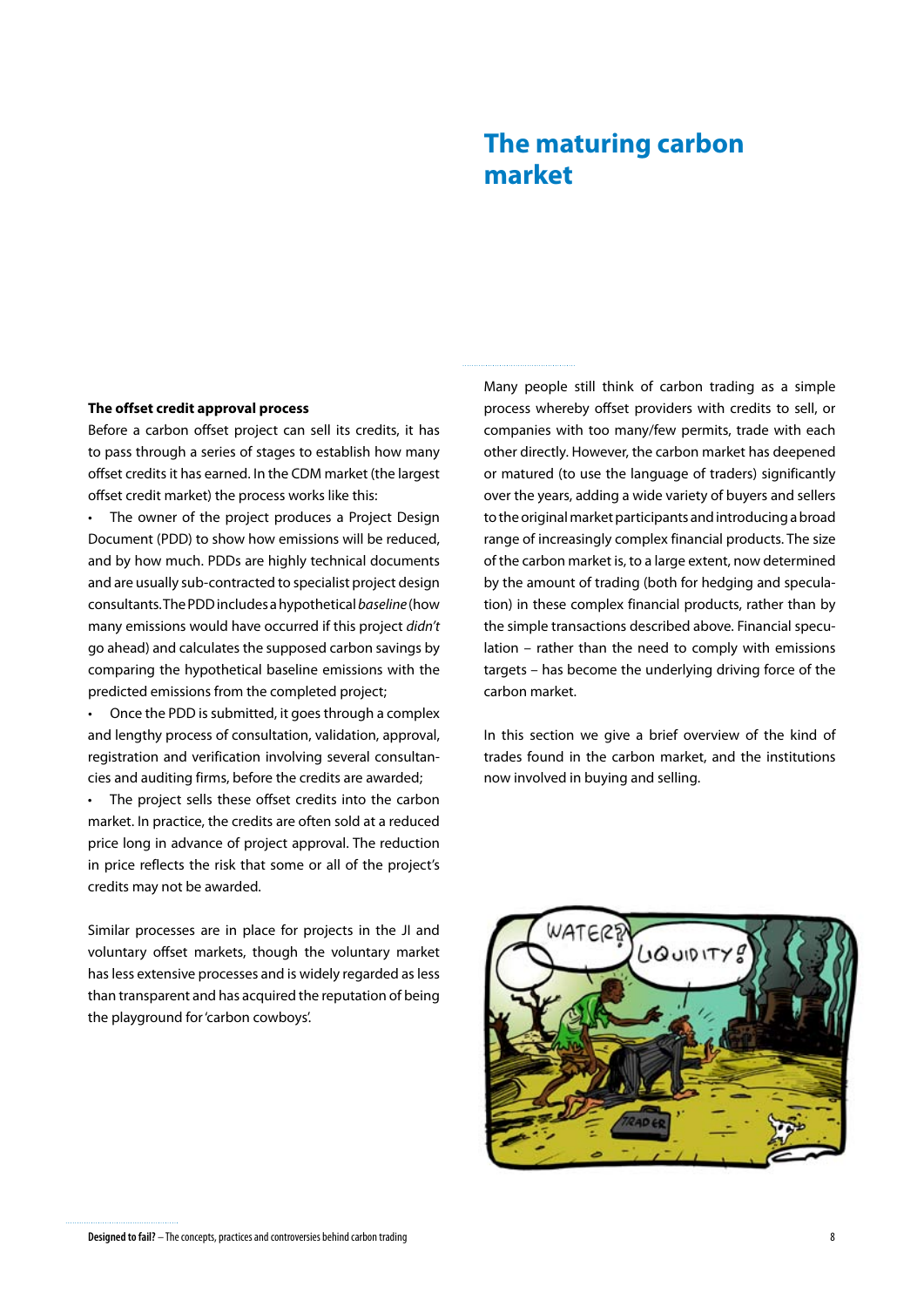#### <span id="page-8-0"></span>**Different types of market transactions**

#### **1. Spot trading**

**This is the simplest kind of trade to understand. Someone who wants to buy permits or credits pays the going price 'on the spot' to someone who has permits or credits to sell. The risk to buyer and seller is low, as they both know what they are getting in the deal. As price volatility is high however, buyers and sellers cannot easily predict what the value of permits and credits will be in the future.** 

#### **2. Derivatives**

**To remove this uncertainty from their future dealings, traders have developed other, more complex** *financial instruments***, which mirror practices found in other commodity and financial markets. Called** *derivatives,* **they are in essence, various different ways of agreeing to buy/ sell at specified prices on specified dates in the future.** 

**There are several basic derivate types:** 

**• Forwards: an agreement to sell carbon at a future date at an agreed price. Both buyer and seller know what the price will be, and although they might have got a better market price without the forward trade, they have also ensured against getting a much worse price.**

**• Futures: like forwards, but traded through an exchange, which sets the terms and conditions and mediates and underwrites delivery of the trade. The buyer and seller do not have to know anything about each other – the exchange checks credentials and solvency of the parties involved.**

**• Options: one side of the trade pays a fee which gives them the right to buy (or sell) carbon credits or a tradeable commodity at a pre-set price at a particular date in the future. They are not obliged to buy then but they may do so if they choose. Options are used as a cheap form of insurance against risk. The purchaser of the option knows they can get hold of carbon credits at a particular price in future even if the market moves against them. Options can also be used to speculate. The purchaser makes a bet that carbon prices will be at a particular level in future. If they are right they complete the transaction at the specified time and make a profit. If not, all they have lost is the (relatively small) fee they paid for the option to buy at that price. Options are a 'just in case' product often bought by traders who don't expect to exercise them.** 

**• Swaps: a swap is a way of speculating on or insuring against price movements in something without having**

**to own it. With carbon credits and permits, the price is fixed at the time of the trade. Then, at agreed dates in the future, the actual market price is compared with the pre-agreed price. If it is higher, one party is paid the difference between the two. If it is lower, the other party is paid the difference.**

**Even more complex forms of derivatives are being developed. But because the market is relatively new, most trading in carbon uses one of these four instruments.** 

#### **3. Over-the-Counter versus Exchange trading**

**These carbon trades can take place on an exchange or over-the-counter (OTC).** 

**• OTC trading: occurs between two independent parties, without a third party underwriting the deal. It is far less structured, less standardised, less transparent, and has fewer safeguards against reckless trading, than exchange trading. There have been calls for greater regulation of OTC trading since the financial crisis of 2008.**

**• Exchange trading: Exchanges are private companies that provide an open market where members can see latest prices for the exchange of products under standard contracts, particularly derivatives. The exchange tries to guarantee an orderly market by ensuring members have the liquidity to cover the contracts they engage in by allowing members to assess and compare prices for the contracts traded on the exchange.**

#### **4. Short-selling**

**Short selling is a gamble on the price of carbon or a tradeable commodity going down. In return for a fee, a trader borrows an asset, promising to return it to its owner at a future date. They then sell the asset at today's price, and bank the money. The hope is that the market price will fall so they can buy it at a lower cost, return the borrowed asset, and pocket the difference. Short selling is often seen as a cause of market instability.**

#### **5. Securities**

**These are bundles of assets, put together and sold in units. They allow investors to spread their money across different products in the market. Securities are rated from 'AAA' to 'Junk' by supposedly impartial agencies, to give investors an idea of how much risk is involved in each security. Unrealistic and biased rating of mortgagebacked securities is often identified as a key cause of the financial collapse of 2008.**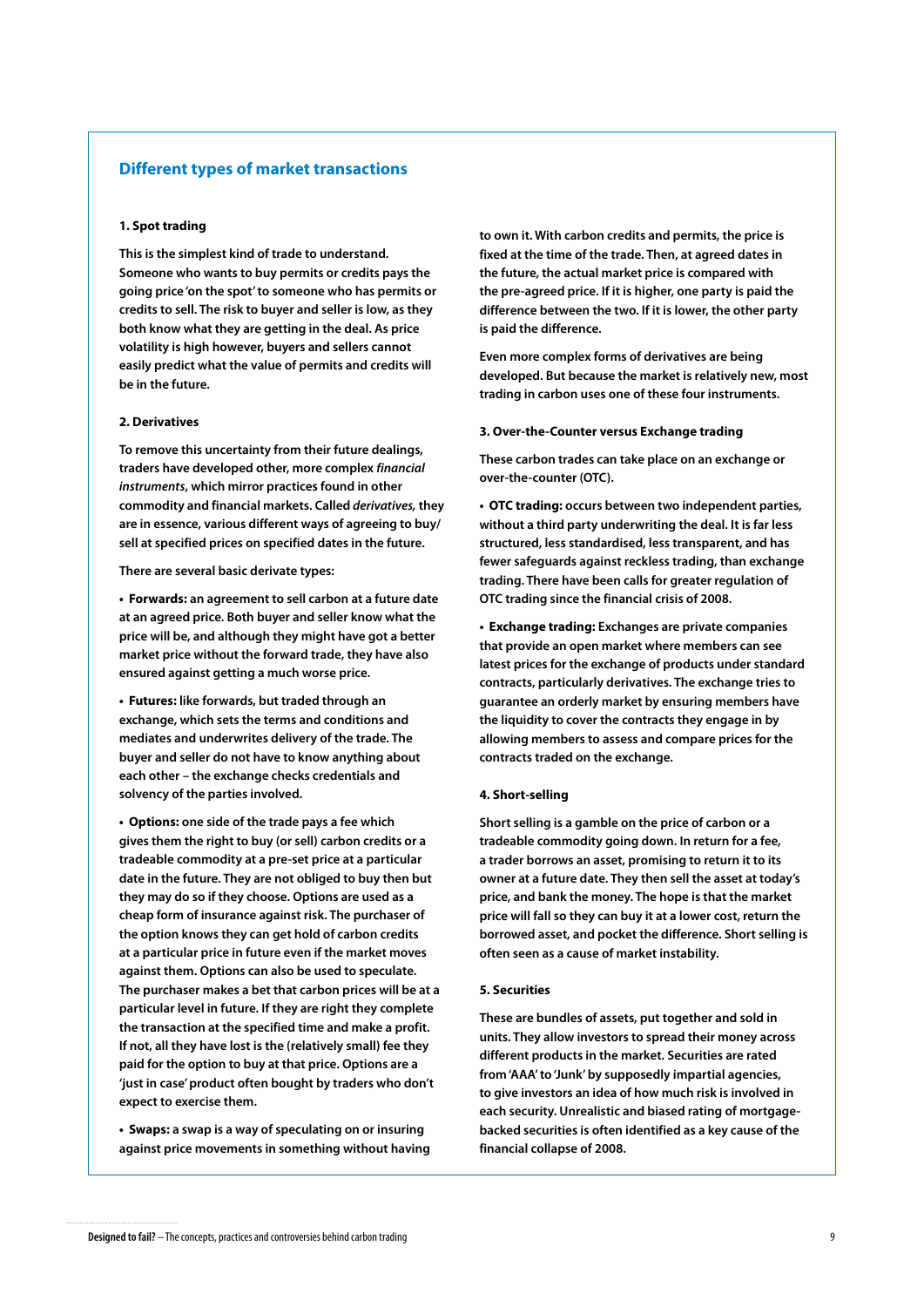#### **Primary and Secondary markets**

The initial trading of credits and permits between those who hold them and those who wish to buy them, is called the *primary* market, but these relatively simple transactions account for an increasingly minor part of today's carbon market. As a tradable asset with a variable price, carbon permits and credits have attracted all manner of speculators and investors, buying, repackaging and reselling credits and permits, using the financial instruments described in the box on page 9. As a consequence, the nature of and the motivation for trading has changed significantly. This is called the *secondary* market.

At financial conferences, carbon is being marketed as a new asset class for investors such as pension funds. Some of the biggest buyers of CDM credits are banks such as





#### **22nd October 2008. Jumeirah Carlton Tower. London**

**This conference** *"does not really concern itself with broader climate change issues. ... It is aimed squarely at investment banks, investors and major compliance buyers* **and is focused on** *how they can profit today from an increasingly diverse range of carbon related investment opportunities.* **... Hybrid and complex carbon credit structured products ... how to identify investor demand from them in the US ... derivative/synthetic carbon products ... carbon linked notes ... for Japanese retail investors ... sub-index arbitrage strategies ... productising carbon ... access channels for producers, ... speculators, proprietary traders and investors. ... The programme features Sindicatum Carbon Capital, NatSource Asset Management, Natixis Environment & Infrastructures (European Carbon Fund / European Kyoto Fund), Credit Suisse, Barclays Capital, IDEA Carbon, New Carbon Finance, ICF International. ... "**

**Cashing in on carbon was a real event held in London for traders. The text on this advertising flyer clearly shows that the purpose of such events is not to deal with climate change.**

Barclays, Goldman Sachs and JP Morgan. These are not carbon emitters whose emissions are limited by the cap. They are in the carbon market, not to reduce the cost of complying with emissions limits, but to make money. While the compliance users of permits and credits seek price predictability, these new players in the secondary market profit from price volatility, instability, and high asset liquidity – because rapid price changes and high-volume trading are where they can make their profit.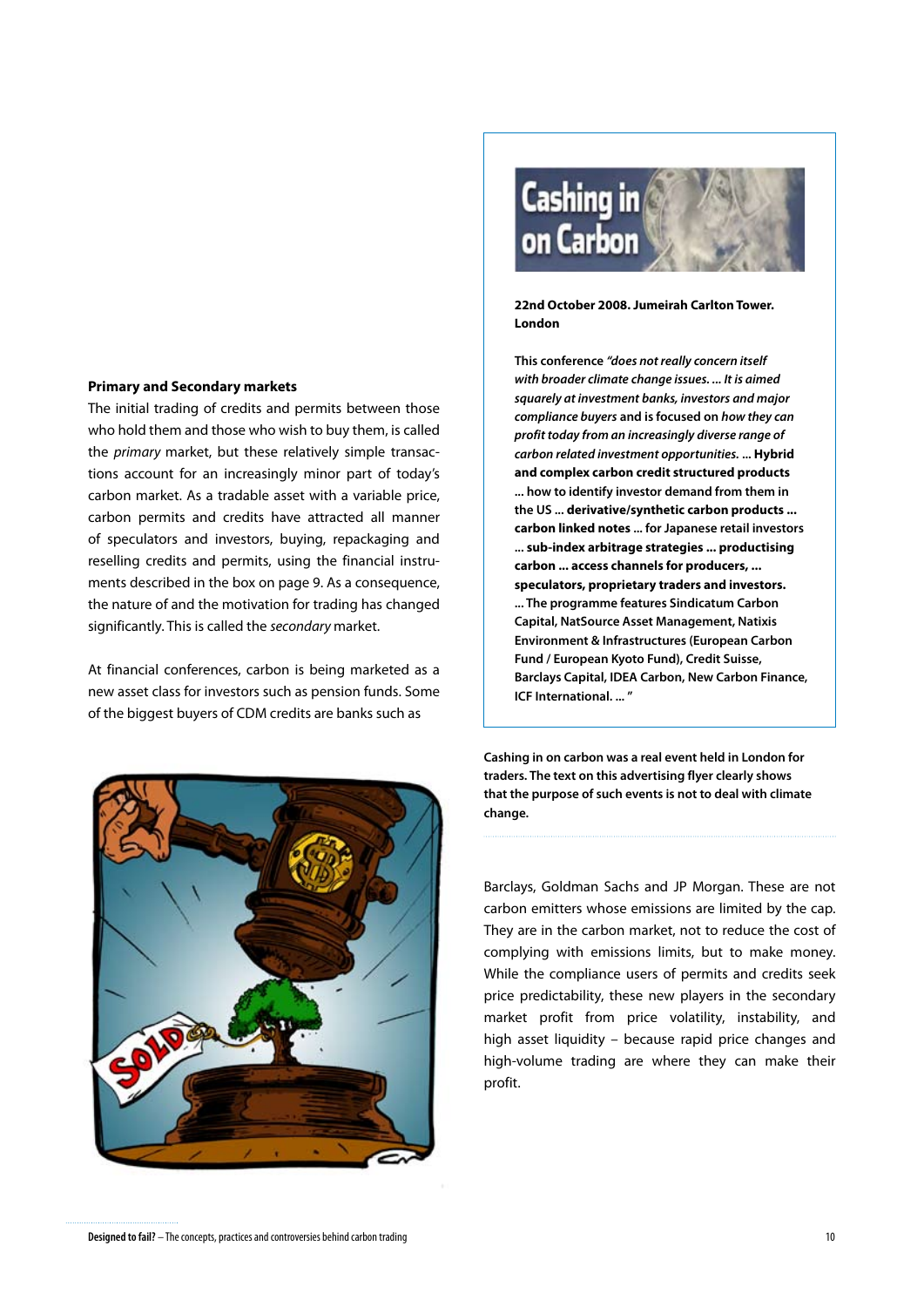# <span id="page-10-0"></span>**Why carbon trading does not work and cannot be made to work**

Carbon trading has not had a smooth ride in its first decade. It has suffered from volatile carbon prices; systematic fraud; unreliable and unverifiable reporting and monitoring; profiteering; and most importantly, global greenhouse gas emissions have continued to rise. Initial estimates of how long it would take to establish fully functional, interlinked carbon markets among the different trade blocs have turned out to be over-optimistic. Meanwhile the need for a rapid phase-out of industrial fossil fuel use has been growing increasingly apparent. If the fossil carbon economy must, in the short term, be dismantled, then how long can carbon markets continue to function?

## **77** 30 years from now there better not be a carbon<br>
market."<br>
Alan Perpetein of Sustainable Ferestry Managemy *market."*

*Alan Bernstein of Sustainable Forestry Management Ltd.*

Many carbon trading proponents argue that initial problems should be expected as the systems are complex and take in different greenhouse gases emitted from countless sources across a large number of different sectors of the economy. However, an increasing number of climate scientists and economists believe these are not hiccups that will be overcome in time, but fundamental flaws that make carbon trading not fit for purpose. It is FERN's contention that carbon trading will not and cannot provide the systemic changes required to avert runaway climate change. The mechanism by which the cap was set is fatally flawed, the cap has been punctured by the introduction of carbon offsets, while the trading element is at best an irrelevance to climate change, at worst an impediment to restructuring energy infrastructure, and even an excuse for increased emissions. The only clear benefits have been to polluting industries and profiteering carbon traders (see page 14).

#### **The cap is the wrong size**

The cap is the only part of 'cap and trade' that actually reduces carbon emissions, so if it is not ambitious enough, runaway global climate change will not be averted. The logical starting point for setting the cap would therefore be to establish the rise in global temperature that can be tolerated without catastrophic results and the  $CO<sub>2</sub>e$ in the atmosphere that would limit temperature rises to that level. Annual permissible emission levels would then be set at a level that would achieve that target and international negotiations would haggle over the distribution of these remaining permissible emissions permits. For political reasons however, the cap was set by identifying what was already being emitted in the countries that had contributed most to the problem, then allocating permits to these historically highest emitters for 95 per cent of that total. In other words, the setting of the cap was not connected to the primary objective, and was therefore too high.

And this basic problem of excessively large caps continues to plague international climate negotiations. It is clear that the reductions pledged as of January 2010 by industrialised countries are insufficient to bring concentrations to anywhere near the modest 450 ppm mark, let alone the lower levels called for by many NGOs and countries such as the Maldives, for whom 450ppm would most certainly mean the end of their existence.

#### **The cap is leaky 1**

As the cap does not cover all countries or industries, it is very simple to move rather than reduce emissions. Countries from the global North can give the false impression that they have reduced emissions by continuing to consume as much or more than before but moving production to a country outside of the cap area, or importing additional offset credits from countries outside the cap.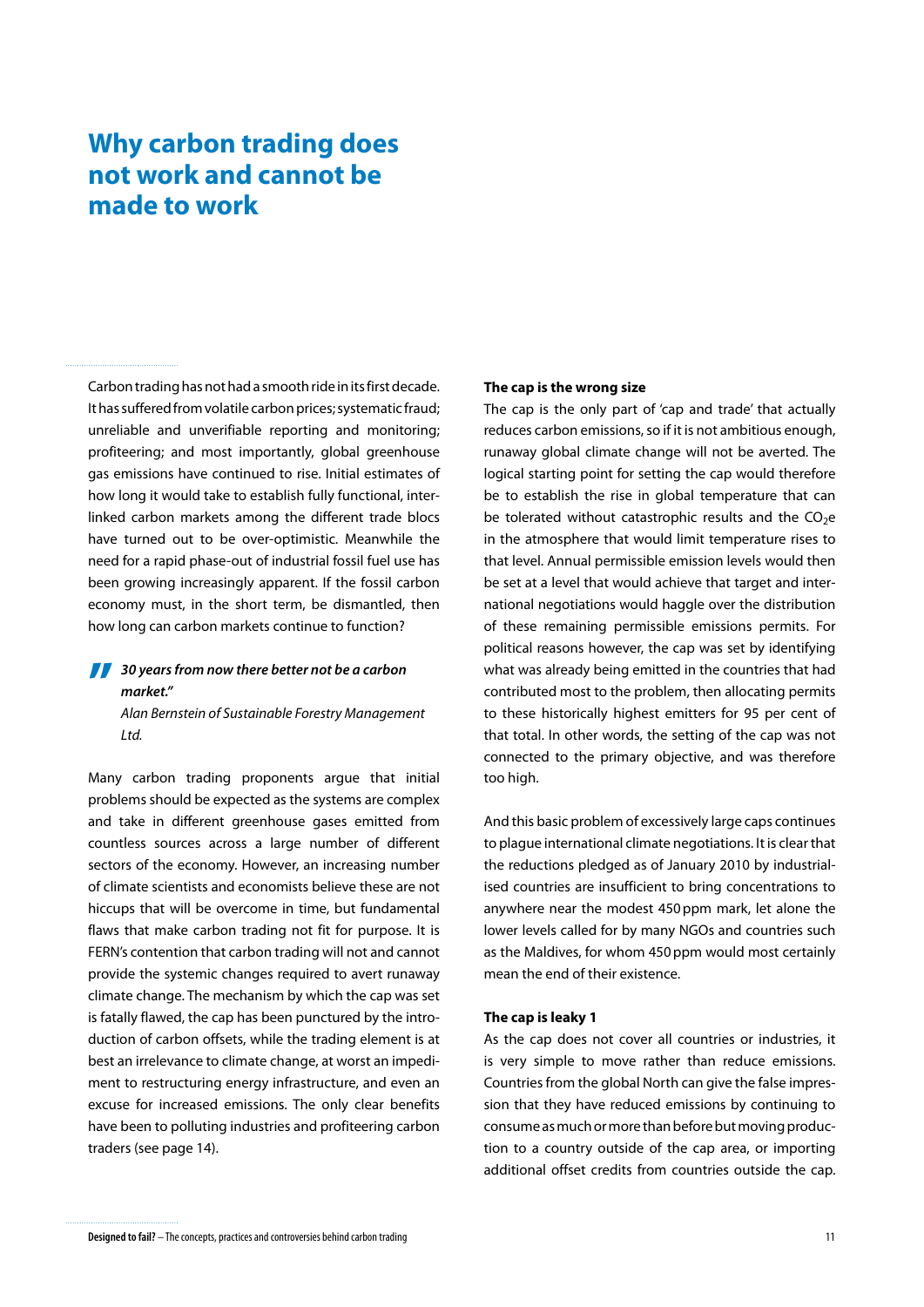A good example is China, whose emissions have risen by up to 25 per cent due to countries from the global North consuming Chinese goods. This 'carbon leakage' gives the impression of national reductions in the industrialised countries whilst global emissions stay the same or rise.

*Our energy footprint has decreased over the last few*  **"***decades and that's largely because we've exported our industry.' 'The UK's true energy footprint is twice as big as on paper." Professor David MacKay* <sup>7</sup>

The geographical split of quotas also meant it was impossible to fit international aviation and shipping into the cap (due to the difficulty in apportioning emissions on a geographical basis) – a major failing given that together these account for approximately five per cent (and rising)8 of emissions world-wide. The cap has therefore failed to put a limit on consumption of fossil-fuels.

#### **The cap is leaky 2**

In the vast majority of cases, emission monitoring is inadequate and untrustworthy. Real-time monitoring of emissions is costly and for many sources of greenhouse gases, no such technology yet exists. Almost all carbon emissions are calculated by proxy – meaning that margins of error dwarf the modest changes sought by the current cap. It is estimated that error rates are between 10 to 30 per cent and the high proportion of self-reporting, and low levels of independent verification, exacerbate this risk.

#### **The cap is leaky 3**

In addition to the systemic flaw that offsetting is not designed to reduce emissions, offset credits are based on the inherently unreliable notion of *additionality.* Additionality is the supposed net reduction/prevention of emissions delivered by the project, but additionality is never reliably calculated and can never be verified as it involves calculations based on a hypothetical volume of emissions.

For example, even if an existing factory can demonstrate that its  $CO<sub>2</sub>$  output is halved, to prove it delivers additionality the project must also show that this halving would not have happened without the additional income from selling the offset credit. To calculate the true additionality of offset credits, you have to combine an estimation of how much carbon they are responsible for emitting versus a complex estimation of what would have happened if the project hadn't gone ahead, in an imagined alternative future. A realistic assessment of approved CDM projects reveals that between 30 and 50 per cent of claimed emissions reductions are not additional at all. For the remainder, additionality can never be verified due to the hypothetical nature of the numbers used in the calculations.

*Offset credits are an imaginary commodity based***<br>
on subtracting what you hope will happen from<br>
what you claim would have happened"** *on subtracting what you hope will happen from what you claim would have happened." Dan Welch, co-editor at Ethical Consumer Magazine*

## **Carbon trading has rewarded polluters and penalised non-polluters**

Polluters have benefited ever since carbon trading theory was first put into practice, beginning with the initial

<sup>7</sup> www.guardian.co.uk/environment/2009/oct/01/carbon-emissions-david-mackay 8 See Second IMO GHG Study, International Marine Organisation, 2009; and Aviation and the Global Atmosphere, Intergovernmental Panel on Climate Change, 2000.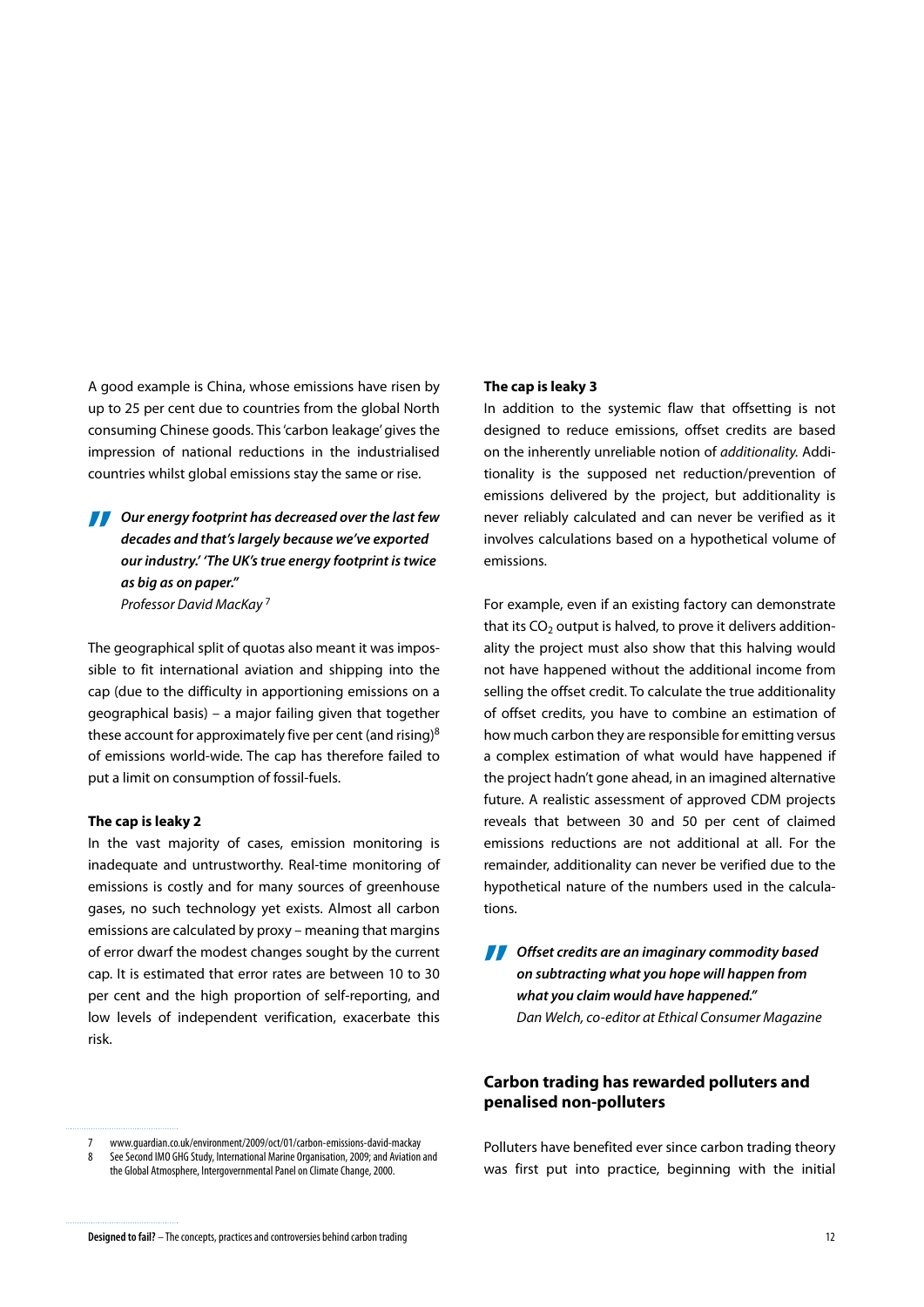### <span id="page-12-0"></span>**How additionality miscalculations lead to an increase in emissions**

#### **Before the cap**

**An energy utility somewhere in the EU is producing energy by burning fossil fuels. It emitted, say, 100 units of carbon dioxide to produce that energy.**

#### **Under the cap**

**The EU ETS sets a cap on the emissions the energy utility is allowed to release at 95 units of carbon dioxide, but the power plant continues to emit 100 units. To be able to release these five extra units of emissions over and above the cap, the company is given the option to supposedly offset these extra emissions. They pay a company in a country or sector without an emissions limit to implement carbon savings of five units.9 They are assumed to be savings that would otherwise not have happened.** 

**On paper, the energy utility in the EU has complied with the cap, with a reduction of five per cent in emissions, even if these did not take place inside the EU. However, experts consider anywhere between 30-50 per cent of registered CDM offset projects to be spurious or non-additional. If the claimed savings of the offset company are not additional, then 100 units of greenhouse gas are still being released into the atmosphere and no reduction has taken place.**

**If you add to this the considerable margins of error involved in estimating emissions by the proxy measures most energy utilities and companies use to claim savings, it could be that the energy utility is emitting well above 100 units of carbon dioxide, and most certainly more than the 95 units allowed under the cap.**

distribution of permits. If a country or industry was a heavy emitter before 1990, it was rewarded with free tradable carbon permits. Industries measured their own emissions and lobbied hard for the highest possible level of allowances. Over-allocation and business-as-usual practices were the inevitable result.

In the EU ETS, this free allocation resulted in huge windfall profits for some of Europe's largest greenhouse gas emitters. The ten companies benefiting most from free permits will have gained an estimated €3.2 billion in the period 2008-2012 (see page 14). Energy utilities increased electricity prices to cover the potential cost of permits, despite having received them largely for free, and cement and steel manufacturers sold their surplus.

The financial crisis has seen more benefits for over-allocated polluting industries, whilst non-polluting industries have suffered the full brunt of the lack of available credit. By converting the free permits they had 'earned' (ironically, for long histories of high emissions) into cash (by



<sup>9</sup> Many large polluters operating in the global South with registered CDM projects offer such offset credits. Examples include in Brazil: Vallourec do Brasil, Plantar SA, Cargill and Arcelor Mittal. In India, examples include Tata Industries and Suzlon Energies.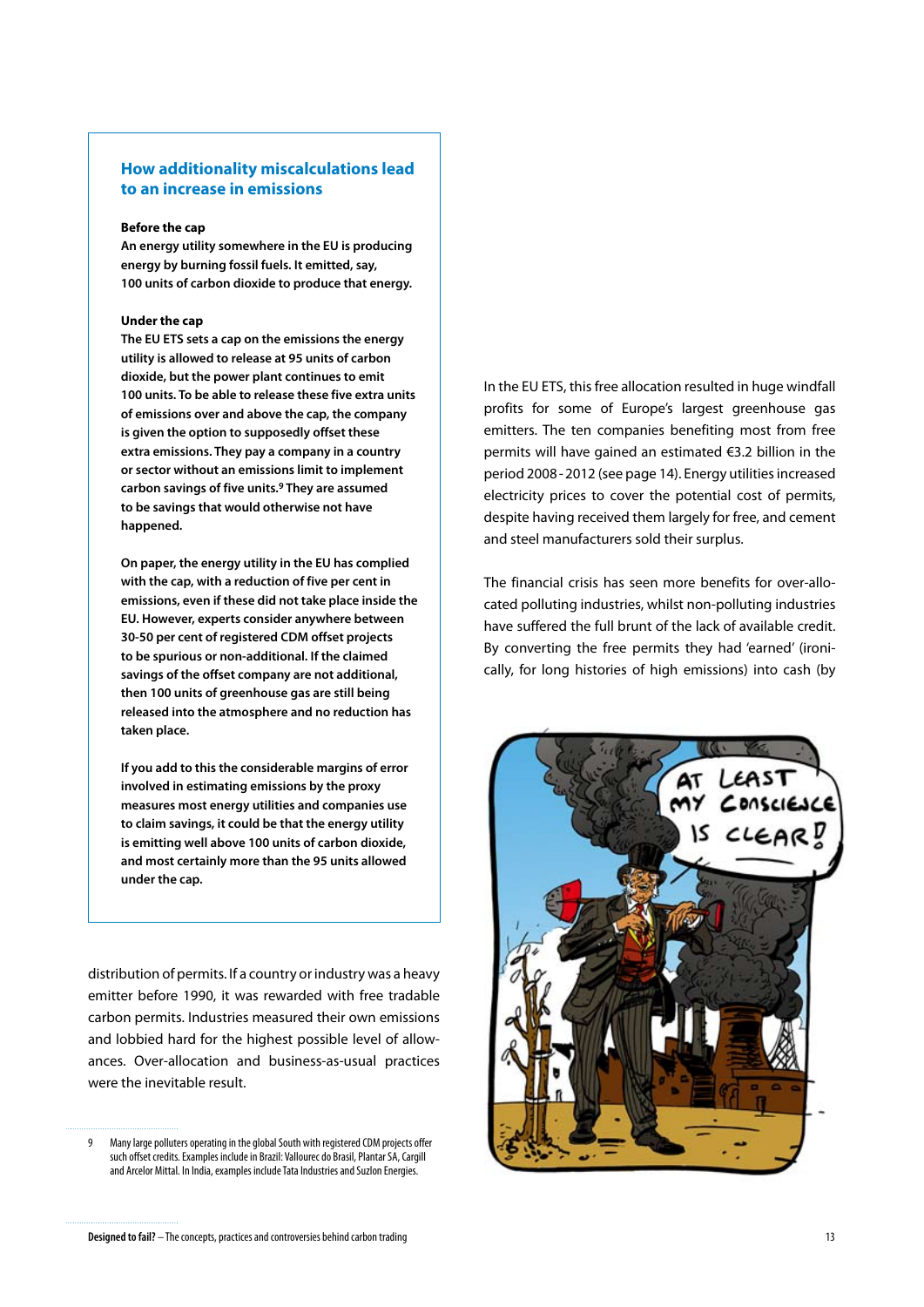

**Value of spare permits held in 2008 by the ten most profiting companies (millions Euro)**

selling them) polluting industries had access to cash when banks refused to lend during the financial meltdown in 2008. This option was not available to low-carbon enterprises that had not 'earned' an allocation of free permits. Ironically, and scandalously, the carbon market therefore rewards polluters and gives them an advantage over their low-carbon competitors, such as renewable energy or energy efficiency industries.

Offset credits have also given polluters an opportunity for profit. Offsets reward industry for removing pollutants, so it creates incentives for the unscrupulous to purposefully create more pollution in their production processes, so they can claim credits for destroying them at the end of the process. Often, the value of credits awarded far outweighs the costs of creating, then removing, pollutants within a manufacturing process. Some companies generated hundreds of millions of offset credits as a by-product of installing a relatively cheap incinerator to burn HFC-23, a gas produced by the manufacture of refrigerant gases and air conditioners. The huge profits provided an incentive to increase production or expand existing factories solely for the purpose of increasing the production of the by-product (HFC-23), the subsequent removal of which generated offset credits – an outcome that not only provides no net reduction in emissions, but also risks undermining the phasing-out of ozone depleting substances.

## **The market cannot find the right price for carbon**

The primary goal of carbon trading theory was to attach a cost to pollution and so use market forces to discourage industry from polluting. In reality, the market has consistently failed to find the 'right' price for carbon. The initial free distribution led to an over allocation of permits, exacerbated by a fall in demand as economic production fell in the recession. In April 2006, the price of carbon permits in the EU ETS plunged to just €1 per tonne CO<sub>2</sub>e, from a high of €30. According to the market, the cost of pollution was virtually nil, as was the reward for reducing your emissions.

To date the price of carbon has never been high enough to force the necessary carbon reduction measures,<sup>10</sup> but even if it did, in the third phase of the EU ETS for example, 'price triggers' are in place to curb such market forces. If demand for permits were ever high enough to make prices spike, EU Member States have agreed to meet to find ways of bringing the price of carbon down again. So, there are structural checks in place to ensure supply and demand will not be allowed to price polluters out of the market.

<sup>10</sup> Estimates vary widely of what that 'right price' would be; many place the lower end of the range at around €80-100. Others argue that we don't really know what the cost to society is of an additional tonne of carbon emissions, so we do not know what the right price is and that "Even if you could price the killing tonne [that would trigger runaway climate change], it is a transaction that should never be allowed. Economics becomes redundant if it can rationalise an exchange that sells the future of humankind.["]( http://www.neweconomics.org/blog/2009/04/21/carbon-trading-wont-stop-climate-change) [http://www.neweconomics.org/blog/2009/04/21/carbon-trading-wont-stop-climate]( http://www.neweconomics.org/blog/2009/04/21/carbon-trading-wont-stop-climate-change)[change]( http://www.neweconomics.org/blog/2009/04/21/carbon-trading-wont-stop-climate-change)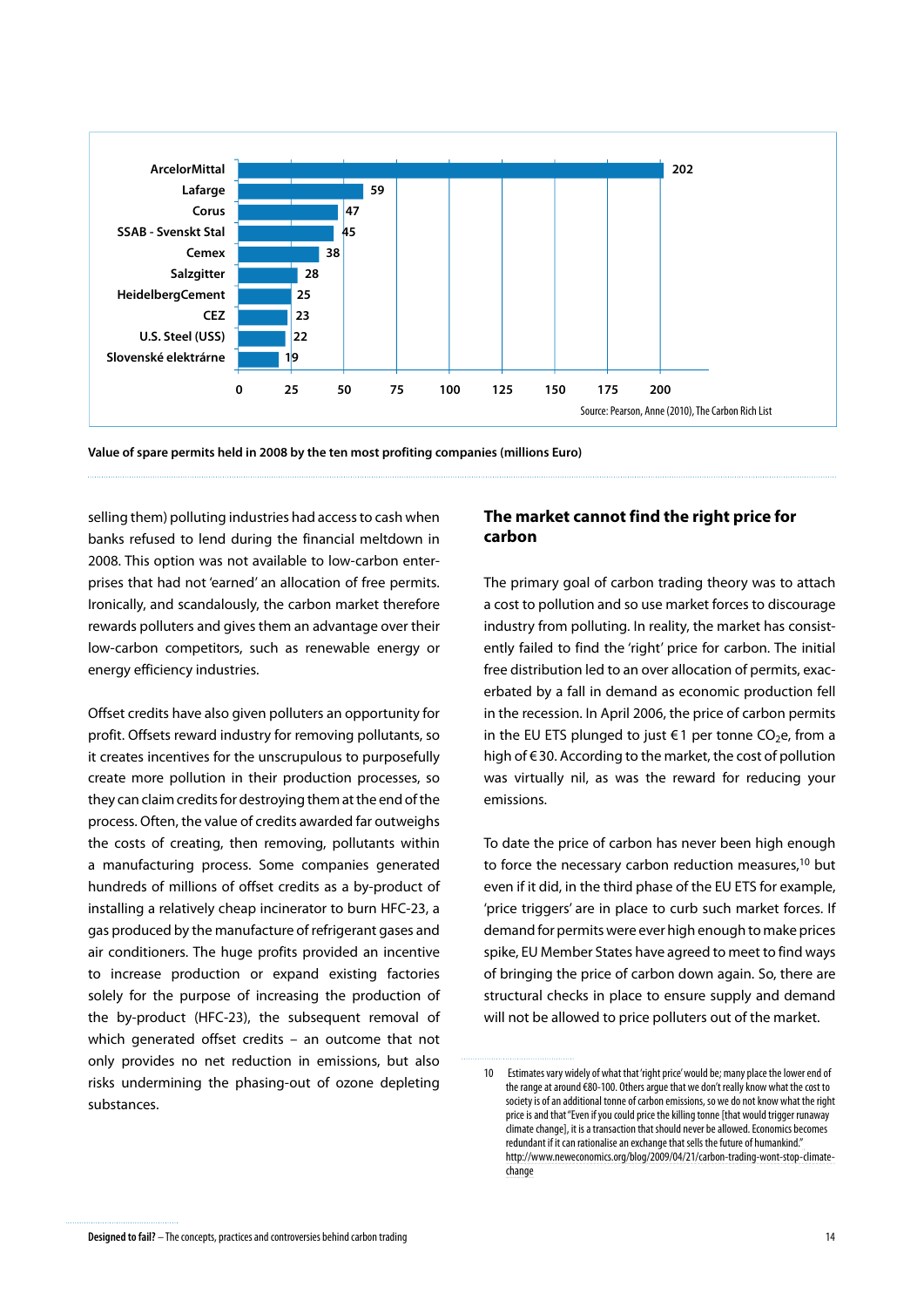Often, credit-producing schemes sell the rights to their credits before they have been approved or issued. This entails a high level of risk for the purchaser: how many credits will the project be awarded? The higher the risk, the cheaper the price. These projects are bundled by investment banks into *securities* for resale to investors (see box on page 9). Thus the packaging obscures the detail, and unsuspecting customers may not know how much risk they are really taking on, making the market inherently unstable, and carbon prices even more untrustworthy. Many analysts have pointed to the worrying similarities between trading in carbon offset credits and sub-prime mortgage derivatives. They both run relatively high risks of not delivering, yet comprise a disturbingly high proportion of the market. Traders and speculators resist further regulations, whilst others argue that without more controls, there is a possibility of price bubbles,



mis-selling and subsequent catastrophic collapses of the carbon market.

## **The carbon market is unique and experimental**

Unlike other commodity and financial markets (oil, gold wheat, etc) the carbon market was not created to make money from the buying and selling of a tangible product. It was instigated by governments, with the primary purpose of providing a cost-effective way of phasing out, within our lifetimes, the fossil carbon economy – it trades in the absence of a physical commodity (CO<sub>2</sub>e *not* produced). It was thus set up to aid and accelerate the phasing out of the very source of the raw material that its trade is based on. The primary purpose of all other markets is to facilitate and sustain the ongoing production and consumption of commodities, and allow people to make a profit from these activities.

*You're obtaining not a physical entity or asset but <br>
<i>a piece of paper.* [...] In effect, you could be<br> *falsifying ownership in something you can see in a piece of paper. […] In effect, you could be falsifying ownership in something you can see in order to sell something that you can't. And then inserting that into the carbon markets and selling it to people." Peter Younger of Interpol*

Much of the trading on the carbon market however, has become de-linked from the initial objective of providing an effective cost-management tool for countries and companies with a cap on their greenhouse gas emissions. Furthermore, supply in the carbon market is supposed to decline over time (and the market eventually to be wound down), and it is difficult for regulators to determine whether or to what extent prices are moving due to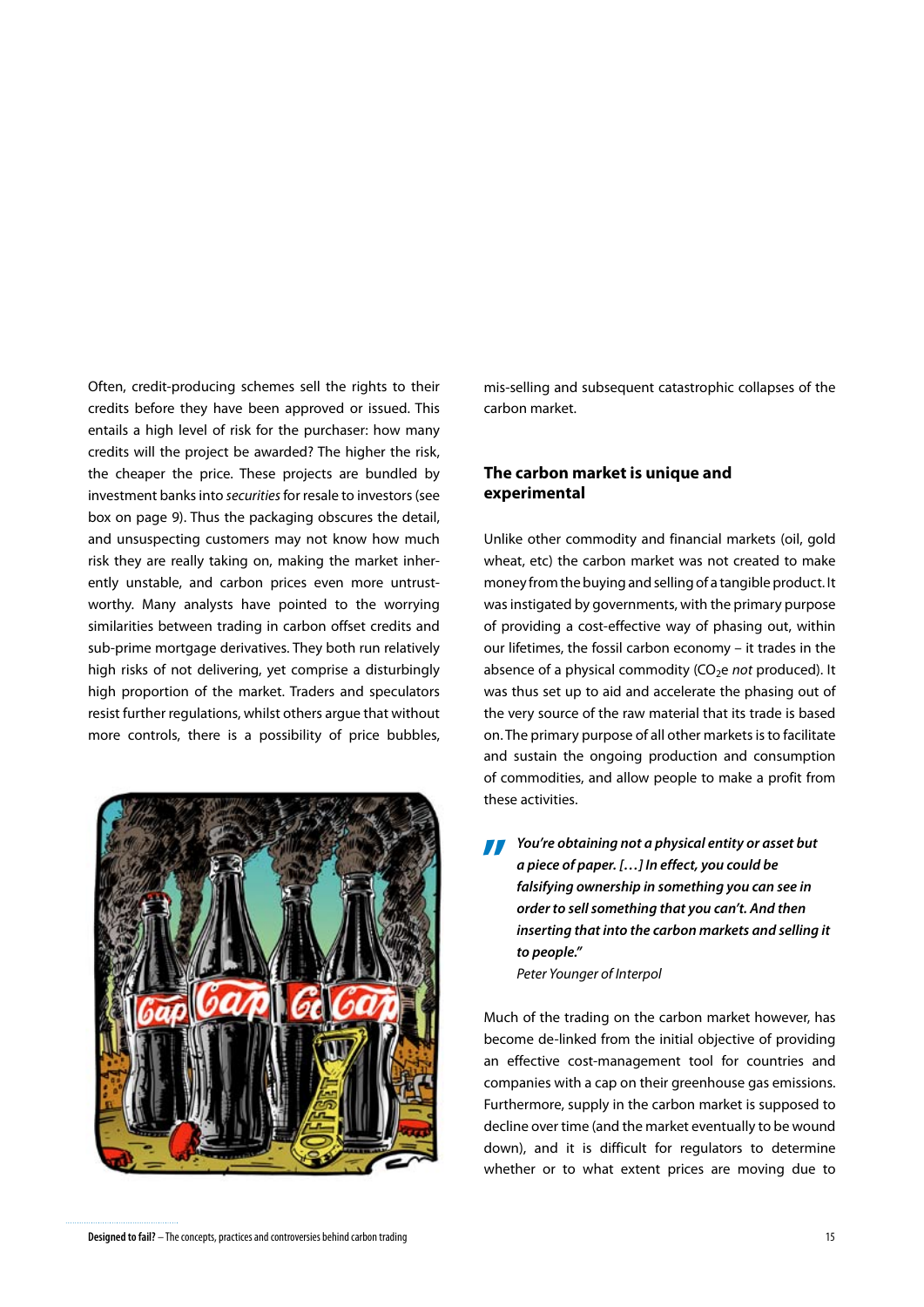normal supply dynamics, excessive speculation, or inappropriate lobbying by industry. Regulators have yet to decide whether the schemes they have designed are to promote price predictability or price volatility as achieving both through the same design will not be possible. If and when the objective to shrink the carbon market conflicts with the profit motive of speculators in that market, which way will the regulator go? These questions remain unanswered. In her report *Smaller, Simpler and More Stable*, Michelle Chan explains that, unlike in other markets, *'an accurate price is not what best reflects "what the market will bear" – a figure that could be greatly influenced by who is trading – but rather whether the price is high, clear, and consistent enough to generate the intended environmental results.'* It is clear that, to date, carbon trading has not contributed to establishing this 'accurate price'.

**There are now already in development, derivatives<br>of**  $CO<sub>2</sub>$  **prices that are so complicated that I do not<br>understand it any more If you get a reservoir of** of CO<sub>2</sub> prices that are so complicated that I do not *understand it any more. If you get a reservoir of derivatives which becomes so big that it becomes an industry in itself, that is very dangerous because you can get the tail wagging the dog." Feike Sijbesma, chief executive, Dutch chemicals group DSM*

Many, including FERN, would argue that what is needed to avert a climate crisis is investment in low carbon infrastructure and a reduction in consumption. Neither a small nor a big carbon market will deliver either price stability and predictability, or the long-term incentives that are needed for this transformation of our fossil-fuel and growth-dependent economies, with their consumptiondriven development model.

## **Trading is a distraction that does nothing to reduce carbon emissions**

Trading itself does nothing to reduce emissions. The trading (including offset credits) only exists to allow polluters a reduction in the cost of complying with the cap. The danger is that trading gives the impression of action, while the active component of the scheme (the cap) remains too large to avert runaway climate change. The frenetic activity of the derivative traders in the secondary carbon market, churning and re-churning credits and permits on their convoluted path from original owners to end users, add nothing either – except to their own profits. They do however constitute a new vested interest group with no desire to see the end of the fossil carbon economy – the source of the asset they trade.

Carbon trading delays the structural reforms that the most polluting industries urgently need to initiate if they are to meet longer-term reduction targets and help the transition to a low carbon economy. All carbon trading does is give capped industries and countries a means of meeting short-term reduction targets without making more fundamental, transformational changes. Three years ago, the Stern Report on the economics of climate change argued that each year that we fail to take action, the costs rise substantially. As 'cap and trade' is not reducing our carbon output, we are building up unbelievable future costs. By focussing on short-term cost reductions for the largest polluters, carbon trading will in the long run prove to be the more costly approach for everyone.

The growing offset credit market also gives the false impression of action on climate change. By funding emission-reduction technologies, it seems to be presenting a solution. However, every tonne of  $CO<sub>2</sub>e$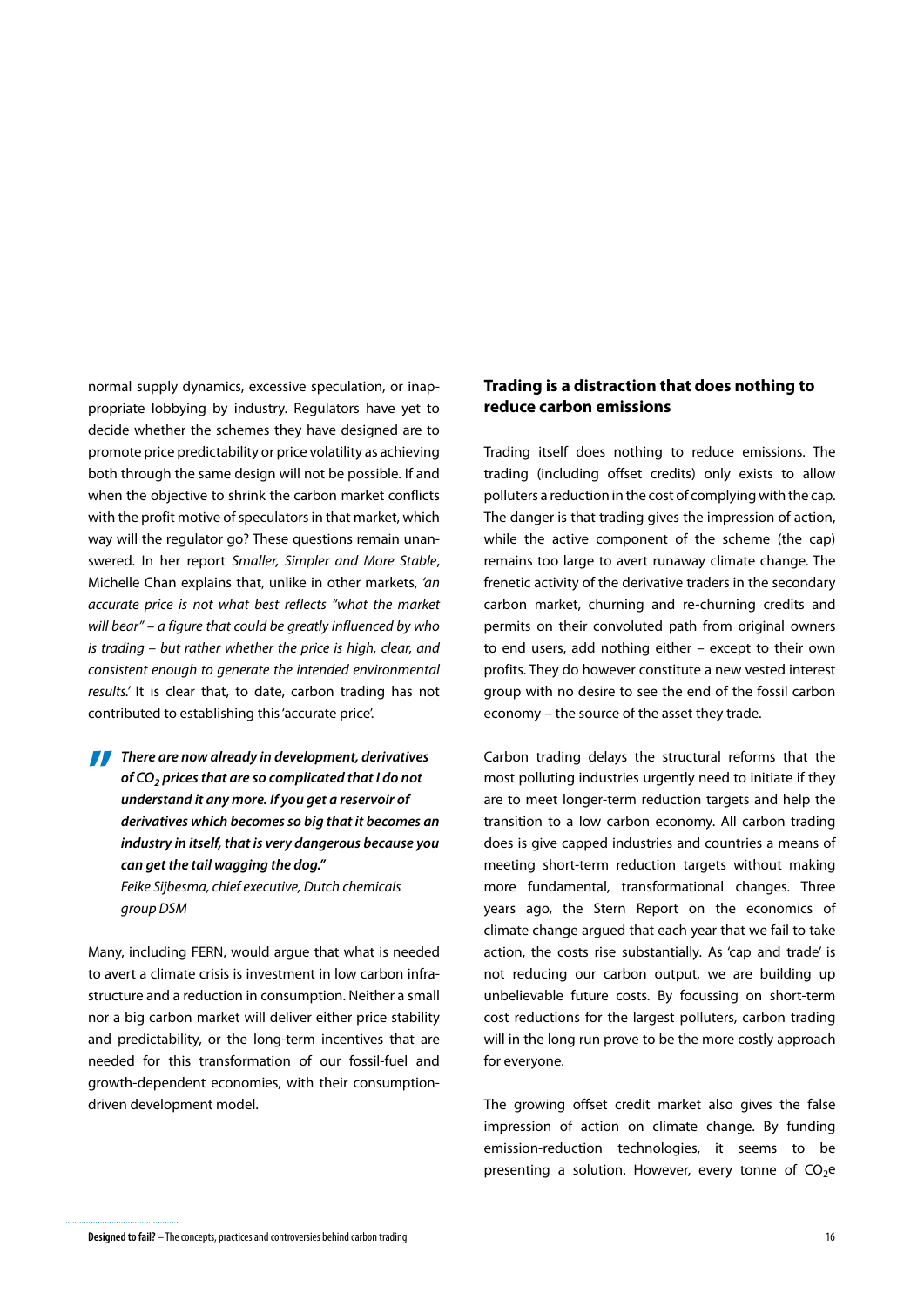supposedly saved in credits is subsequently used as a justification for increased emissions elsewhere, generally in an industrialised country. Credit offsetting is a zero-sum game at best, another distraction that even in theory only delivers a nil net reduction in our emissions.

Meanwhile, the more time that is spent trying to refine and fix the problems of the carbon markets, the more careers, jobs and institutions become tied up with carbon trading, and the more difficult it becomes to dismantle. One reason why the first phase of the EU ETS led to windfall profits was that companies and then governments spent a lot of time and energy lobbying for their own narrow interests – career time that could also have been spent on researching, analysing and implementing policies and measures that allow for the just and rapid transition to low carbon economies.

## **Offset credits do little to help development in poor nations**

One defence of the offset credit market is that through the CDM it channels funds and new technologies to the global South, allowing them to leap-frog into low-carbon industries. The reality is that a large percentage of energy projects that sell CDM offset credits would have existed regardless of the CDM, in particular wind and hydro projects. CDM projects tend to supplement, not supplant, old energy technologies. Indeed, in some cases such as a different type of coal power generation, known as supercritical coal technology, they even finance them. What is more, the projects that can make the maximum credits are most likely to get funded so that, for example, clean coal is promoted above solar power.

In 2009, 71 per cent of CDM offset projects were not in heavily-indebted poor countries, but China, India and Brazil. Even there, the beneficiaries are often large, multinational companies, and the majority of projects subject



**Designed to fail?** – The concepts, practices and controversies behind carbon trading 17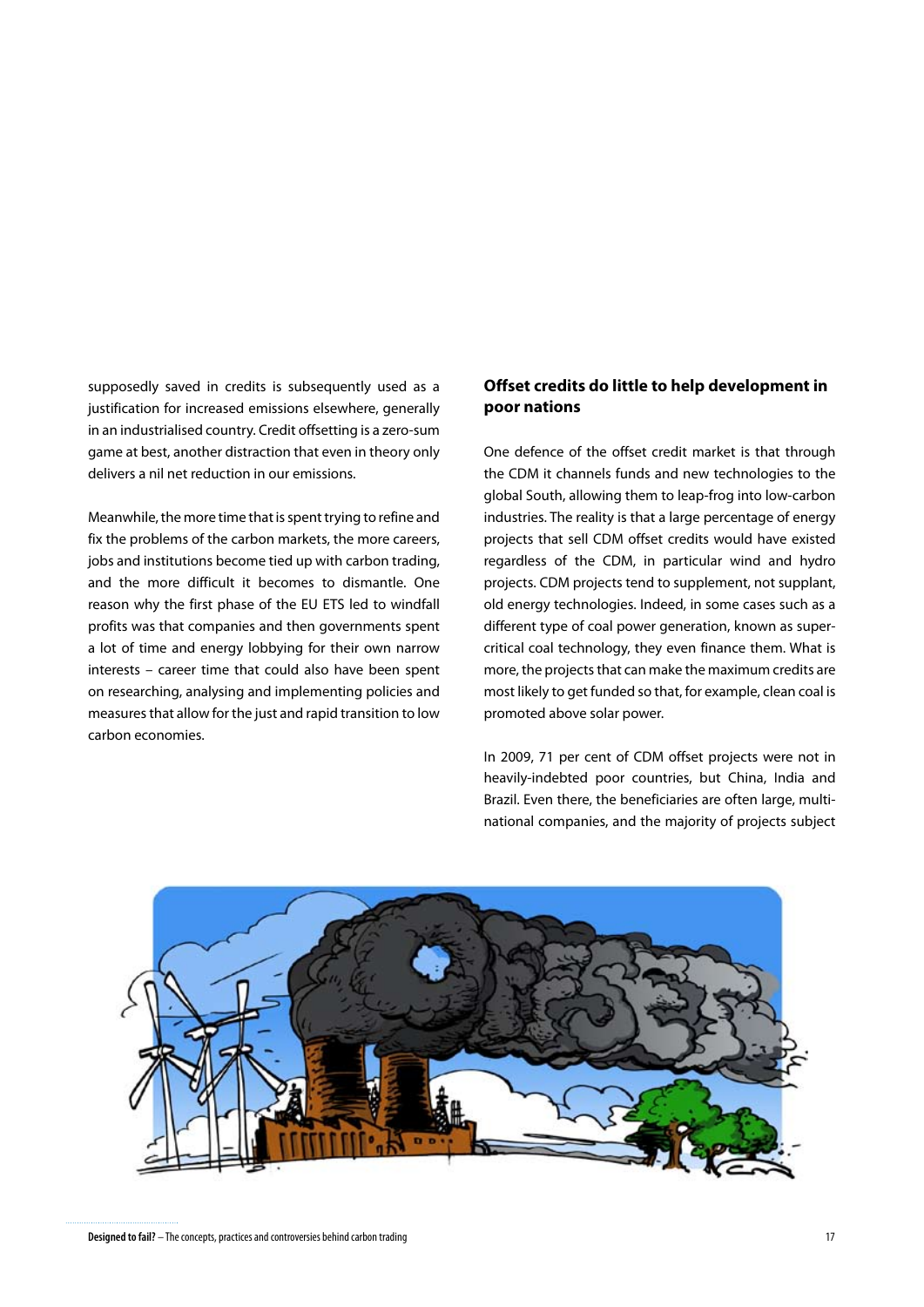to opposition from local communities. Not that it is easy to oppose such large-scale developments: the CDM approval process excludes most civil society as PPDs are very technical documents, generally available only in English. Communities rarely have access to information or the expertise to interpret and challenge these highly complex proposals. Few comments are ever submitted by those most directly affected, and non-technical concerns by local communities are often not addressed or reflected in the auditor's recommendations.

## **Offsetting does not recognise that not all carbon is equal**

There is increasing interest in using forestry projects to offset the carbon dioxide produced by fossil fuels. At first glance, this seems logical: if trees absorb carbon dioxide, then we might plant (or protect) trees to absorb the emissions of industry. This does not however take into account that, for the climate, there is a huge difference between a tonne of  $CO<sub>2</sub>$  remaining in the ground as oil or coal, or being trapped in growing trees. The release of each tonne of fossil  $CO<sub>2</sub>$  permanently increases the overall burden of  $CO<sub>2</sub>$  circulating among oceans, air, soil, rock and vegetation. Once it is released it will not move back into the fossil carbon pool for millennia. Carbon trapped in trees will remain there for, in climate terms, only a few short years – at most a few centuries. A  $CO<sub>2</sub>$  molecule from a coal-fired power plant may be chemically the same as a  $CO<sub>2</sub>$  molecule from a burning forest, but it is not climatically the same.

There are further reasons why, along with many NGOs, FERN has argued strongly against the inclusion of forest offsets in schemes such as the EU ETS or the Kyoto Protocol.

• The use of forest offsets is yet another demand by the global North on the productive lands of the South;

• They tend to fund mega-plantations that have welldocumented negative impacts on forests and forest peoples;

• Halting forest loss requires action against the underlying causes of deforestation. Linking forest protection and reforestation with increased fossil-fuel-emitting activities and with more monoculture tree plantations is a dead end for the climate and forest peoples;

• Measuring the carbon-capture of forests is fraught with uncertainties. Given the accuracy required for a carbon trading scheme, where forests offsets are treated as equal to fossil carbon offsets, it is virtually impossible to know how much carbon is being captured by forests.

It is also important to realise that without drastic cuts in emissions (as opposed to just moving them around, as offsets do) forests will be lost in the long-term as a result of climate change.

**Designed to fail?** – The concepts, practices and controversies behind carbon trading 18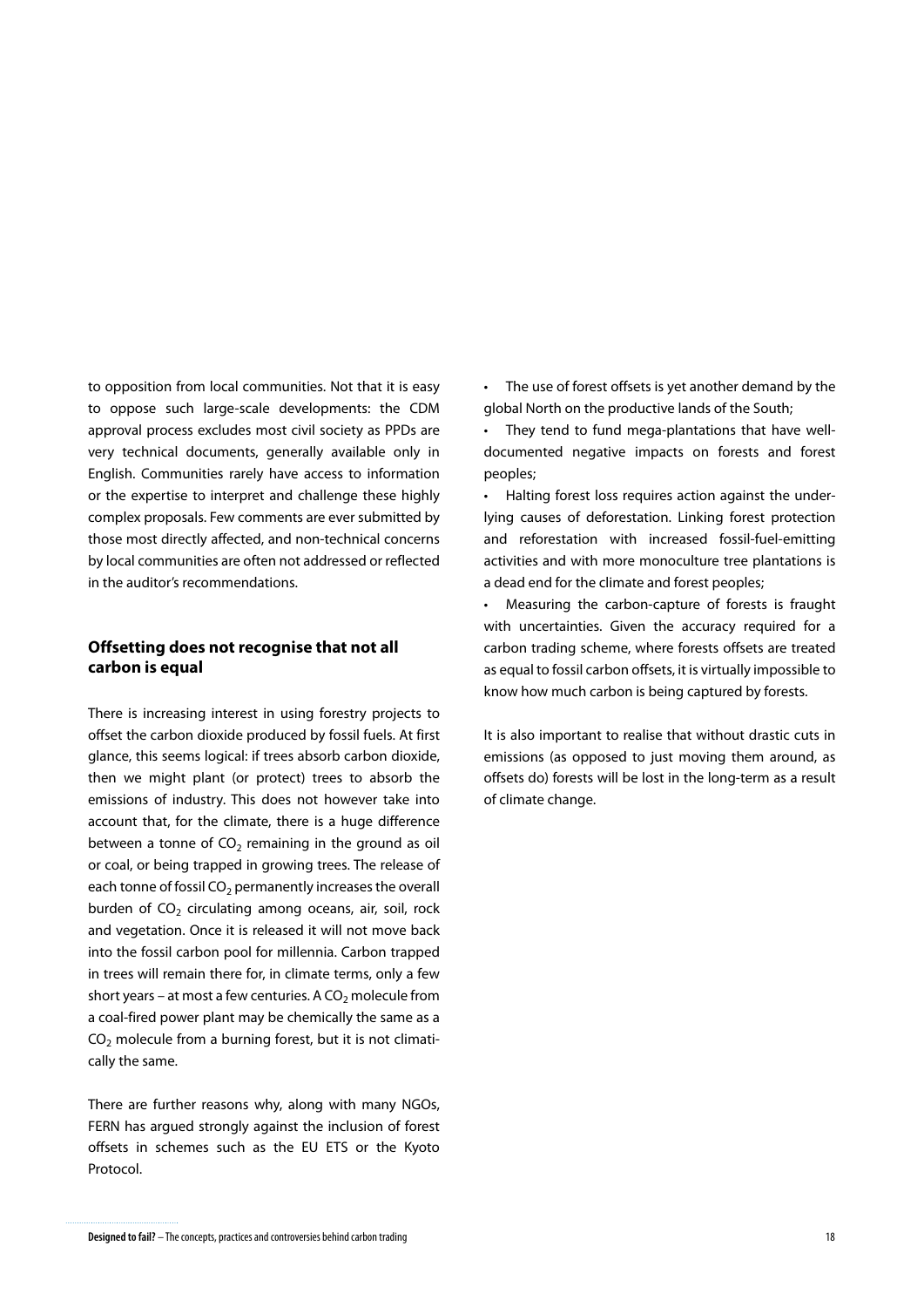# <span id="page-18-0"></span>**Conclusion**

The best defence that could be made for the carbon market is that it is an irrelevance to global  $CO<sub>2</sub>$  emissions. In fact, it has a real detrimental effect on our ability to respond to the climate change crisis in a timely and appropriate manner. At its worst, it provides a smoke screen for increased levels of emissions.11 The fact remains that after more than a decade of carbon trading, the level of  $CO<sub>2</sub>$  in the atmosphere continues to rise by approximately 2ppm each year<sup>12</sup> and we are still perilously far from finding alternative energy sources to fossil fuels.

There is not one way forward, but many, and tested and proven policy instruments already exist. These include regulation to promote the best available technology; energy efficiency regulation; public investment in lowcarbon technologies and infrastructure; and public procurement to aid early disbursement of new low carbon technologies – along with drastic reduction in energy and material consumption, especially in industrialised countries. It is to policies such as these that we must look if we hope to move to a low-carbon economy before catastrophic climate change becomes a reality. "*We have to get this right. If we do, we can still shape our world. If we do not, our world will determine our destiny."*  British Foreign Secretary William Hague, September 2010

<sup>12</sup> Average annual rise over last 10 years. See [http://www.esrl.noaa.gov/gmd/ccgg/](http://www.esrl.noaa.gov/gmd/ccgg/trends/#mlo_growth) [trends/#mlo\\_growth](http://www.esrl.noaa.gov/gmd/ccgg/trends/#mlo_growth)



<sup>11</sup> By the end of the first phase of the EU ETS, total emissions by capped industries had *risen* by 1.9 per cent.